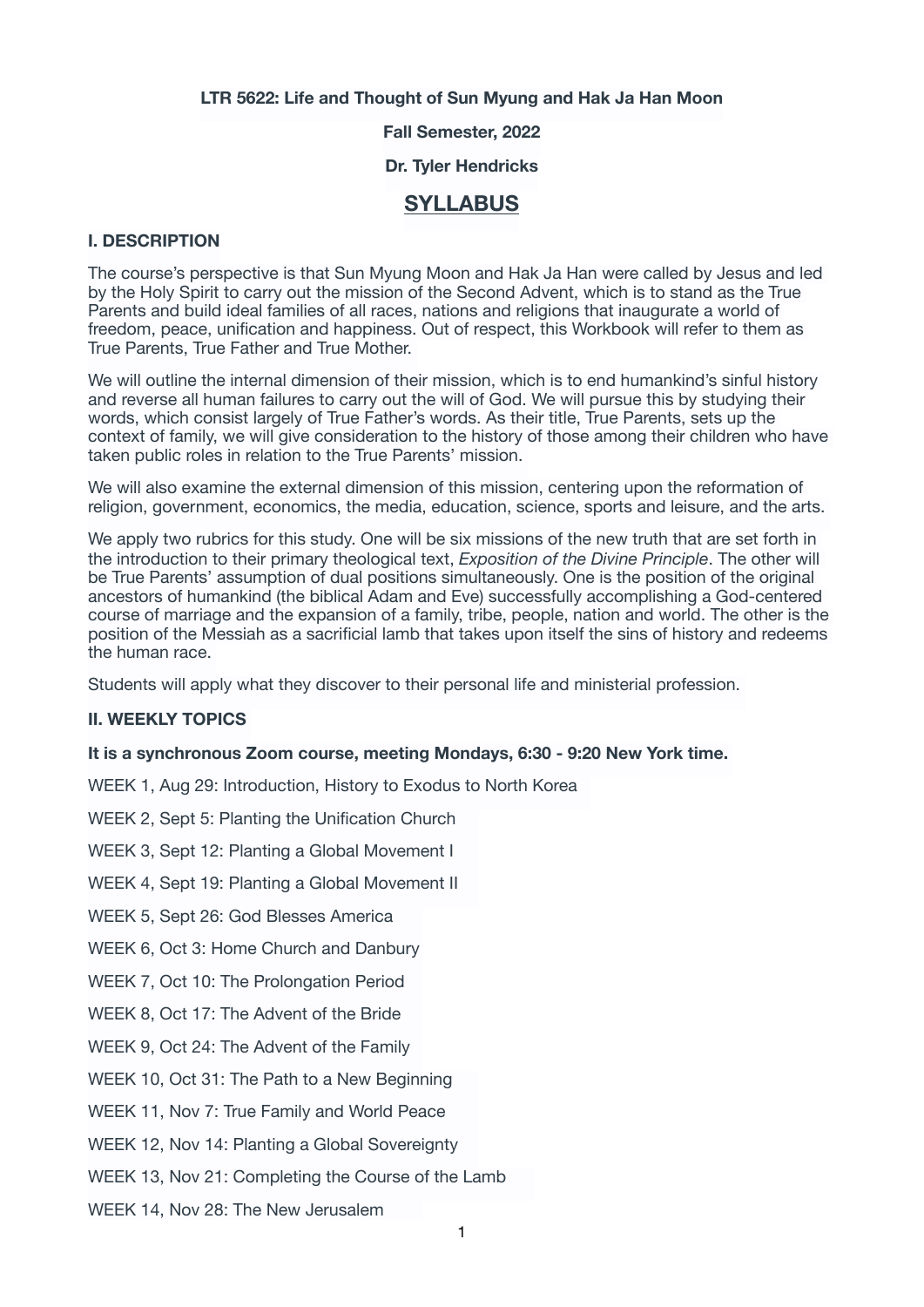WEEK 15, Dec 5: Mother of Peace

## **III. OUTCOMES**

Upon the completion of the course, students will be able to:

- 1.Summarize Rev. and Mrs. Moon's life course
- 2.Identify the significant events of Rev. and Mrs. Moon's lives, and explain why they are significant
- 3.Present Rev. and Mrs. Moon's most important ideas, teachings, and statements
- 4.Explain the principles underlying these ideas, teachings or statements
- 5.Apply lessons from Rev. and Mrs. Moon's life to their own life and ministry or peace-building activity

## **ASSESSMENT RUBRICS**

| Outcomes                                                                                                                            | Needs work                                                                               | Progressing                                                                                                                  | Good                                                                                                                                           | Excellent                                                                                                                             |
|-------------------------------------------------------------------------------------------------------------------------------------|------------------------------------------------------------------------------------------|------------------------------------------------------------------------------------------------------------------------------|------------------------------------------------------------------------------------------------------------------------------------------------|---------------------------------------------------------------------------------------------------------------------------------------|
| 1. Identify the<br>most<br>significant<br>events of<br>Rev. and Mrs.<br>Moon's lives,<br>and explain<br>why they are<br>significant | Identify 3-7<br>events but not<br>why they are<br>significant                            | Identify 7-12<br>events and why<br>they are<br>significant                                                                   | Identify 12-25<br>events and<br>connect them<br>to each other                                                                                  | Identify over 25<br>events and tie them<br>together in terms of<br>causation and<br>impact                                            |
| 2. Summarize<br>Rev. and Mrs.<br>Moon's life<br>course                                                                              | Able to present<br>a superficial<br>summary on<br>the level of a<br>newspaper<br>article | Able to explain a<br>basic timeline in<br>terms of a one-<br>dimensional<br>path (for<br>instance,<br>blessing<br>marriages) | Able to<br>summarize<br>including<br>multiple<br>dimensions of<br>ministry and<br>activities                                                   | Able to add to that<br>the historical<br>conditions they<br>made as the<br>foundation for their<br>proclamations                      |
| 3. Present Rev.<br>and Mrs.<br>Moon's most<br>important<br>ideas,<br>teachings,<br>and<br>statements                                | Able to present<br>a few basic<br><b>Divine Principle</b><br>concepts                    | Able to present<br>enough<br>Principle to be<br>able to explain<br>how their life<br>courses reflect it                      | Able to add to<br>that the organic<br>development of<br>their thought<br>and their<br>purpose for<br>presenting it to<br>specific<br>audiences | Able to add to that<br>relevant historical<br>and scriptural<br>precursors<br>necessary to explain<br>the meaning of the<br>teachings |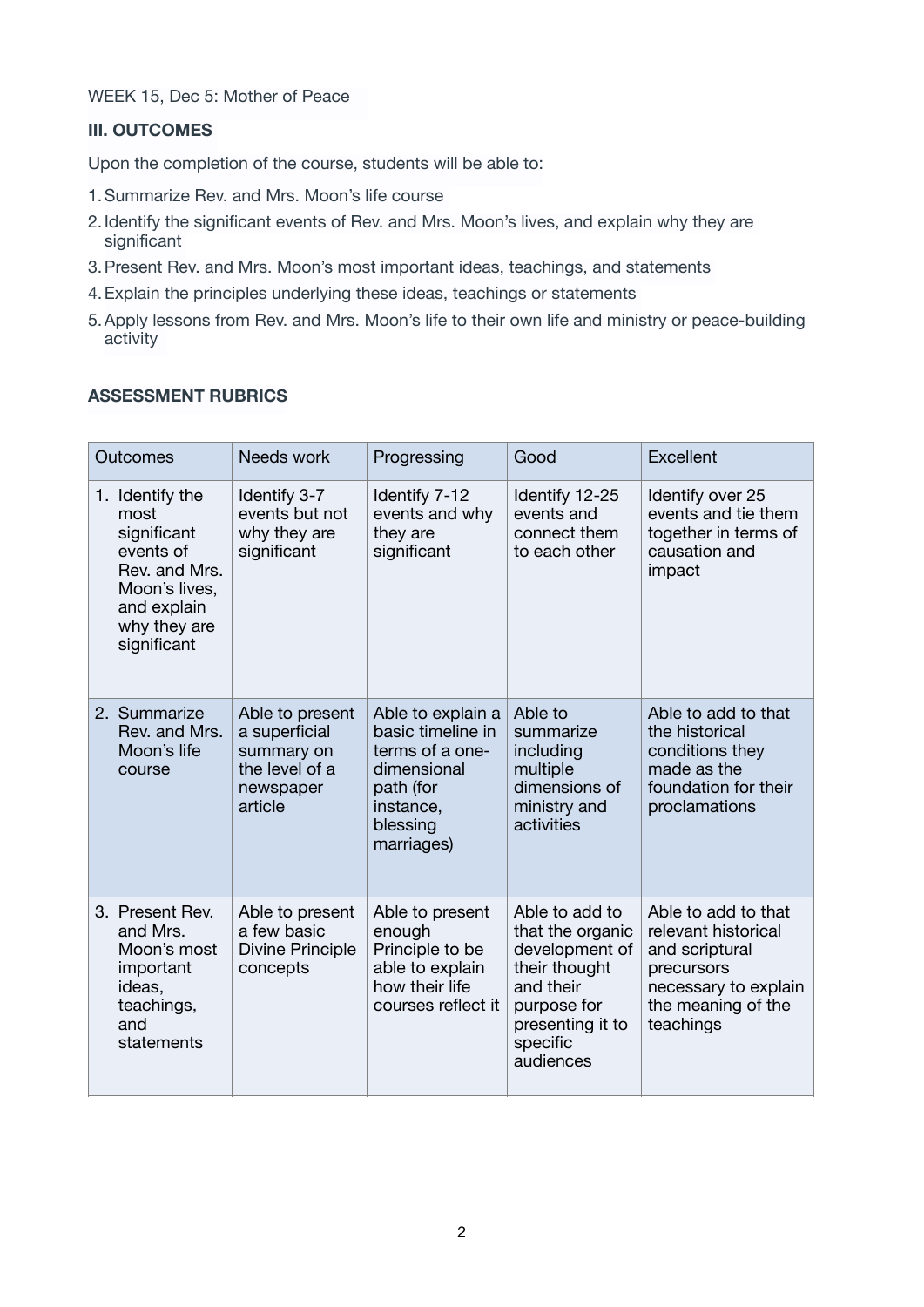| 4. Explain the<br>principles<br>underlying<br>these ideas,<br>teachings or<br>statements         | Explain in<br>terms of<br>generalities    | Explain specific<br>principles with<br>reference to<br>specific<br>historical<br>contexts | <b>Explain their</b><br>methods in<br>terms of the<br>application of<br>their principles | Add to that the<br>evolution that<br>appears in the<br>disclosure of their<br>ideas from decade<br>to decade                     |
|--------------------------------------------------------------------------------------------------|-------------------------------------------|-------------------------------------------------------------------------------------------|------------------------------------------------------------------------------------------|----------------------------------------------------------------------------------------------------------------------------------|
| 5. Apply<br>lessons from<br>Rev. and<br>Mrs. Moon's<br>life to their<br>own life and<br>ministry | Applied in a<br>vague and<br>indirect way | Applied using<br>specifics in<br>terms of<br>practice and<br>goal-setting                 | Add to that<br>testimonies of<br>having done so<br>and the results<br>obtained           | Add to that a<br>testimony of new<br>practices and<br>applications that<br>emerged as a result<br>of the study in this<br>course |

## **IV. REQUIREMENTS**

### **1.Weeks 2 through 14:**

**A.** Read that week's text in the Workbook, plus related texts according to interest.

- **B.** Post one 500 1,000 word paper that serves to:
	- 1.Summarize Rev. and Mrs. Moon's life course covered that week, including personal, church and peace-building dimensions
	- 2.Identify 2 5 significant events presented that week, and explain why they are significant
	- 3.Present two of Rev. and Mrs. Moon's ideas, teachings or statements presented that week, and how these relate to their ministry or peace-building at that time
	- 4.Identify the principle(s) underlying these ideas, teachings or statements.

As it is a short paper, your points will have to be very brief, setting up a potential for future development.

**C.** Post one 300 – 400 word reflection that relates Rev. and Mrs. Moon's life covered that week to your life, ministry and / or peace-building activity.

**2. Post a term project.** This project serves to consolidate and unify the work you have done during weeks 2—14.

OPTION 1: An outline for a one-day workshop on the life and thought of Rev. and Mrs. Moon.

OPTION 2: An outline for a small group curriculum on the same subject.

OPTION 3: A paper on the significance of Rev. and Mrs. Moon in relation to ministry or to peacebuilding, specifying lessons from their life course that you can apply to your ministry or peacebuilding activity.

Note that Options 1 and 2 could serve as a pedagogical tool for your ministry.

### **V. GRADING**

The grade is based upon your fulfillment of the requirements.

- 1. Weekly paper (weeks 2—14): 4 points each
- 2. Weekly reflection (weeks 2—14): 2 points each
- 3. Term project: 22 points

Grades are recorded by letter, and are understood as follows: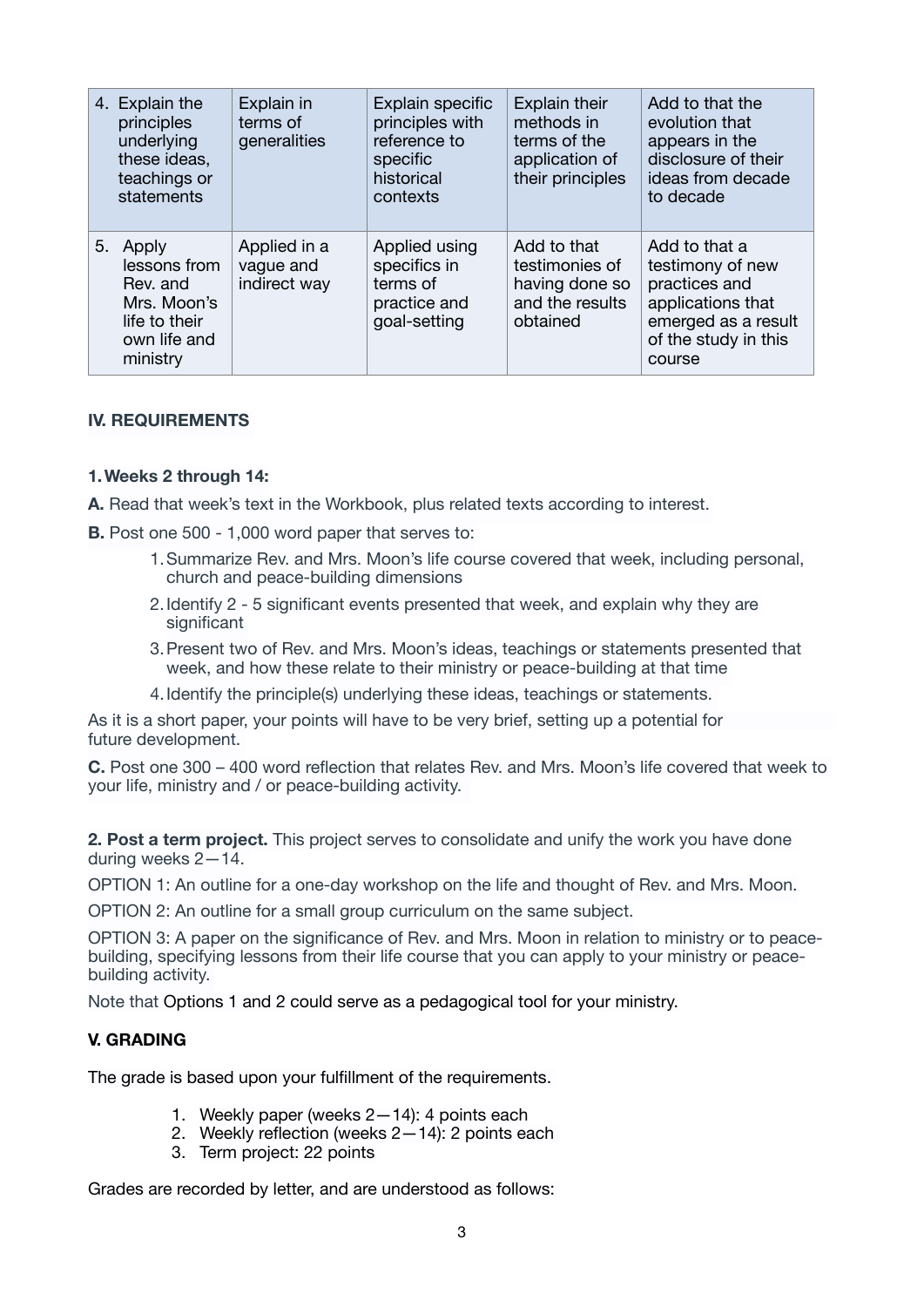A Excellent B Good C Acceptable D Acceptable, but below expectations F Failure

Grading Rubric:

In calculating the final grade for the course, letter grades for assignments are converted into the following numerical equivalents, and the total is then converted back to a letter grade:

| A 97     | A- 91.5    | B+ 87        |
|----------|------------|--------------|
| B 82     | B- 77      | $C+ 72.5$    |
| $C$ 67.5 | $C - 62.5$ | $D+ 57.5$    |
| D 53     | D- 50      | $F \qquad 0$ |

This scale severely penalizes Fs. Therefore, it is better to hand in a poorly done assignment than not to hand one in at all.

In computing the cumulative grade point average (G.P.A.) the following quality point scale is used:

| A 4.00 | A-3.67     | $B + 3.33$ |
|--------|------------|------------|
| B 3.00 | $B - 2.67$ | $C+2.33$   |
| C.2.00 | $C - 1.67$ | $D+1.33$   |
| D 1.00 | D-0.67     | F 0.00     |

(Incompletes are given only when there are compelling medical or personal reasons.)

\*See college catalog for a detailed grading policy.

#### **VI. Academic Integrity**

It is the college policy that "Each student's work shall be the product of his or her own effort. Plagiarism and other acts of academic dishonesty are serious violations of academic integrity. The penalty for a violation of this nature is suspension or dismissal."

Students will receive an "F" grade for plagiarism or academic dishonesty. What constitutes plagiarism and how to avoid it will be explained at the first class meeting. Paraphrasing, citation, quotation, and other writing methods of writing will be introduced. Incident of plagiarism or other dishonesty will be reported to Academic Dean and penalized according to the college policy. All your works are checked by anti-plagiarism computer program

### **Netiquette Policy**

When posting online, you need to follow the same ethical standards and laws as you would in face-to-face communications. Your language should be respectful of faculty members and fellow students. Do not post private or confidential information about anyone, and do not provide personal information that could put yourself at risk. The Seminary's LMS has robust security measures to protect communication between teacher and student. Yet please be aware that anything that you post in discussions and groups in which other students participate can be retrieved by others and copied.

With the exception of the content that is found online, do not download and share course materials, including that found on the Canvas site without permission of the instructor, as this may violate copyright. UTS reserves the right to delete postings on UTS maintained sites that are considered insensitive, harassing or illegal. Language that is illegal, obscene, defamatory, threatening, infringing of intellectual property rights, invasive of privacy, profane, libelous, threatening, harassing abusive, hateful or embarrassing to any person or entity, or otherwise, is a violation of the Student Code.